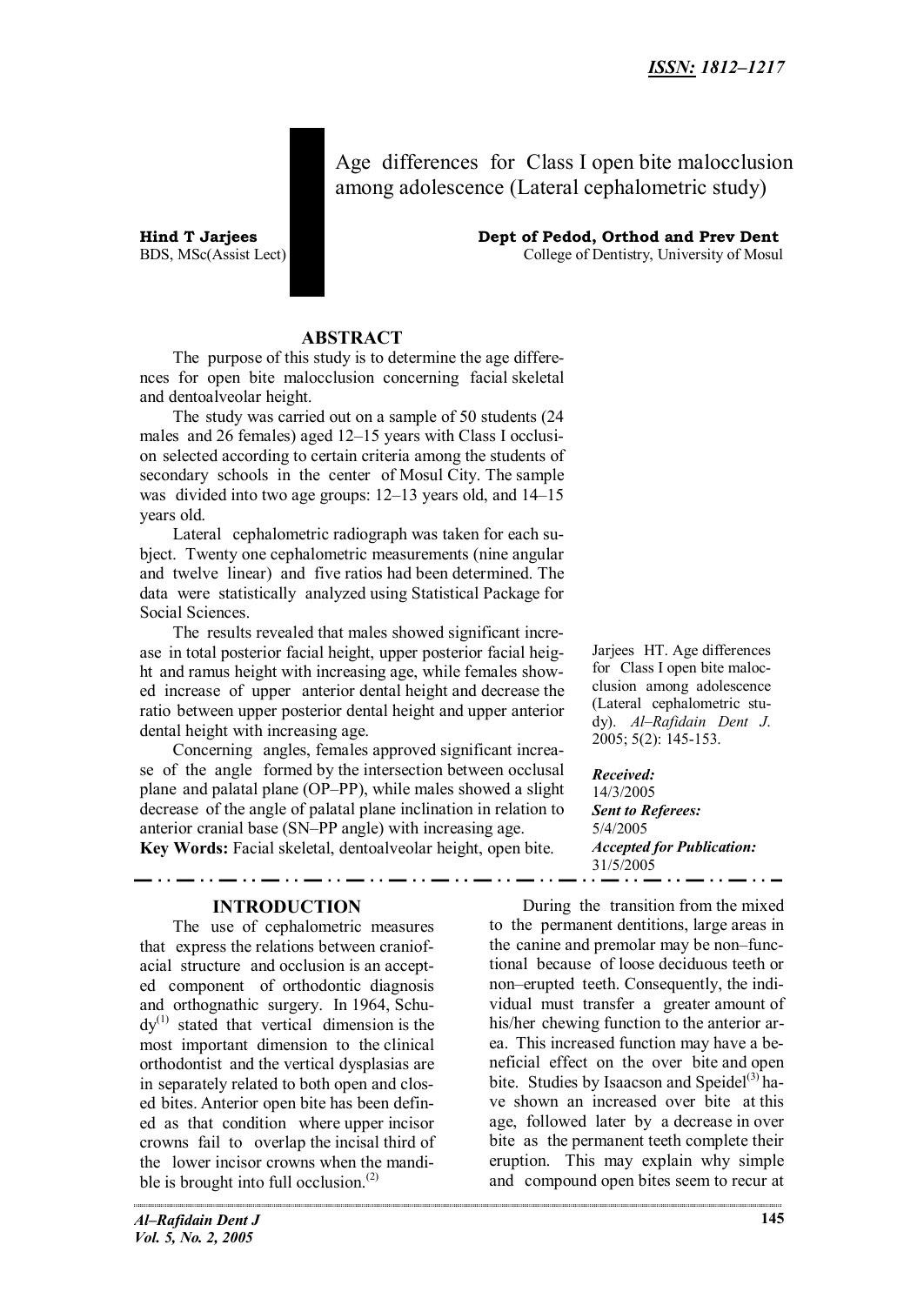much higher prevalence at the ages of 13 to 15 years in almost all categories.

Age and sex appear to be variables that can affect or at least are related to open bite. Simple open bite prevalence decreased markedly between 7 to 9 years old groups and 10 to 12 years old. At later ages, simple open bite appears to increase slightly. One possible explanation for the high prevalence of open bite from canine to canine at age 7 to 9 is the incomplete eruption of the incisors. $^{(3)}$ 

Isaacson *et al*.<sup>(4)</sup> studied the prevalence of tongue thrust in 405 first–, sixth– and twelfth– grade Caucasian students, using the morphologic entity of open bite as his diagnostic criterion for tongue thrust. He observed a decreasing prevalence of open bite with increasing age.

Malocclusions are considered largely as symptoms of a dysplastic facial development. Changes in the structure of the bite with advancing age also may be considered largely as symptomatic and indicative of a change in the proportion between the various parts of the facial skeleton and the base of the skull $(5)$ 

The aim of the current study is to determine the age differences for open bite malocclusion concerning facial skeletal and dentoalveolar height.

## **MATERIALS AND METHODS**

The sample size of this study comprised 50 students, 24 males and 26 females. Their ages were ranged between 12–15 years old and were selected from examination of 3315 students in Mosul City.

The criteria of sample selection included:

- 1. Full set of permanent teeth in both jaws (excluding third molars).
- 2. Class I anterior open bite malocclusion smaller than or equal to  $-1$  mm.
- 3. Normal healthy individuals with no gross facial deformity.
- 4. No history of orthodontic treatment or maxillofacial surgery or extensive dentistry.
- 5. All subjects are Iraqi in origin. Their parents and grand parents were born in the center of Mosul City.

Each person was seated on ordinary

chair, and was asked information about name, age and origin. History of facial trauma, orthodontic treatment and medical history were taken. All subjects were clinically examined in their schools, then the selected students were re–examined to check their fulfillment of the required sample se**lection** 

### **Cephalometric Landmarks**

### *A. Skeletal Landmarks* **(Figure 1)**

- $\Box$  **Point S** (Sella): The midpoint of the hypophysial fossa.<sup>(5)</sup>
- q **Point N (Nasion):** The most anterior point of the nasofrontal suture in the median  $plane.$ <sup>(5)</sup>
- q **Point Ar (Articulare):** The point of intersection of the posterior margin of the ascending ramus and the outer margin of the cranial base.<sup>(5)</sup>
- q **Point Go (Gonion):** A constructed point, the intersection of line tangent to the posterior margin of the ascending ramus and the mandibular base.<sup>(5)</sup>
- q **Point Me (Menton):** The lowest point in the symphyseal shadow of the mandible is seen on the lateral cephalogram.<sup>(5)</sup>
- q **Point ANS (Anterior Nasal Spine):** The anterior tip of the sharp bony process of the maxilla at the lower margin of the anterior nasal opening. $(5)$
- q **Point PNS (Posterior Nasal Spine):** The posterior spine of the palatal bone constituting the hard palate coincides with the lowest point of the pterygomaxillary fissure.<sup>(5)</sup>

### *B. Dental Landmarks* **(Figure 1)**

- q **Point Is (Incisor Superius):** Tip of the crown of the most anterior maxillary central incisor.<sup>(6)</sup>
- q **Point Ii (Incisor Inferius):** Tip of the crown of the most anterior mandibular central incisor $^{(6)}$
- q **Point UMT (Upper Molar Tip):** The tip of the mesiobuccal cusp of the maxillary first molar. $(6)$
- q **Point LMT (Lower Molar Tip):** The tip of the mesiobuccal cusp of the mandibular first molar $(6)$

### **Cephalometric Planes (Figure 2)**

q **SN Plane:** A plane joining the nasion point and the center of the sella turcica.<sup>(6)</sup>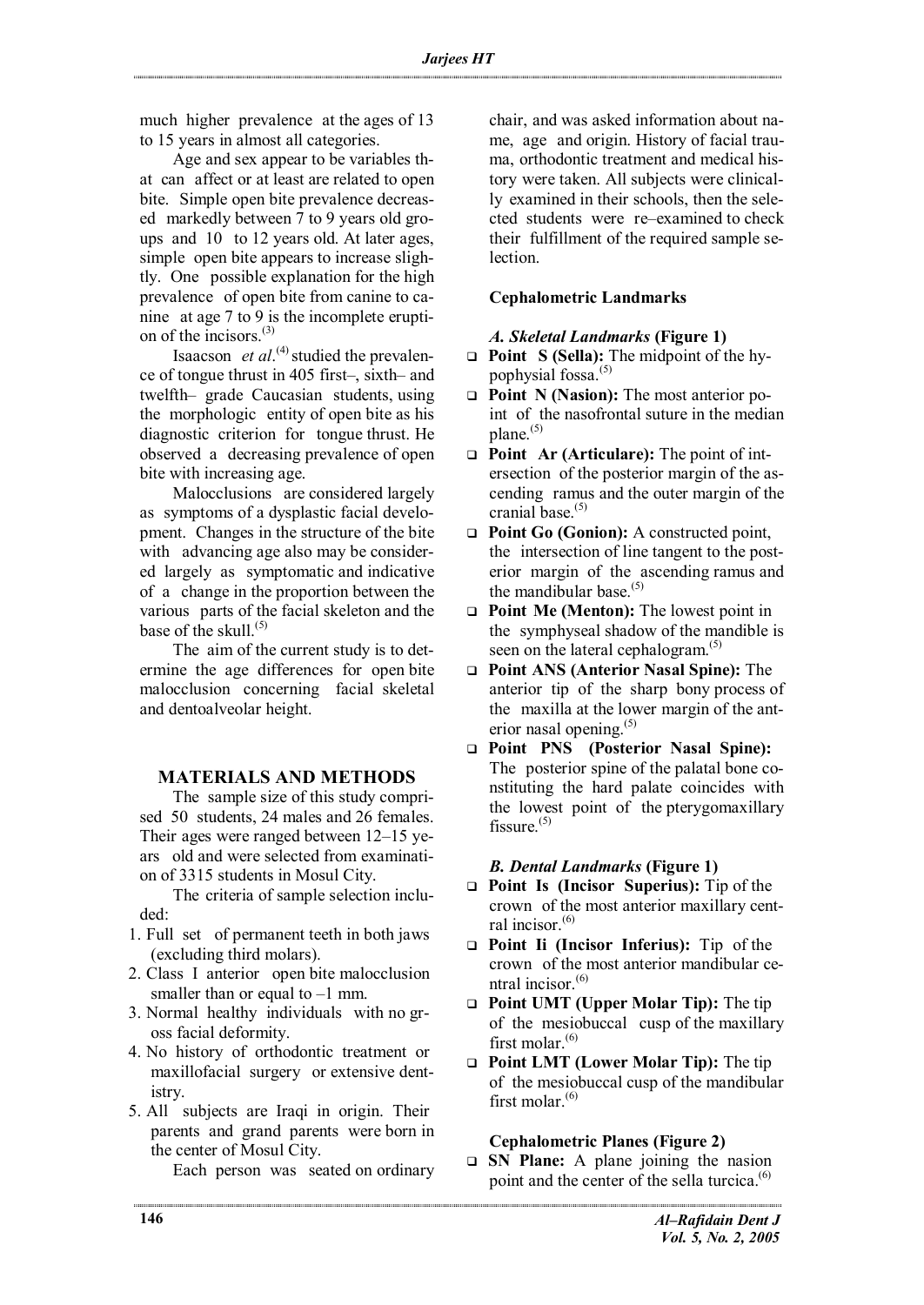- q **Palatal Plane (PP):** A plane joining the anterior nasal spine and the posterior nasal spine.<sup>(7)</sup>
- q **Occlusal Plane (OP):** A line joining the midpoint of the overlap of the mesiobuccal cusps of the upper and lower first molars



Figure (1): Skeletal and dental landmarks $^{(16)}$ 

S: Sella; N: Nasion; Ar: Articulare; Go: Gonion; Me: Menton; Is: Incisor superius; Ii: Incisor inferius; ANS: Anterior nasal spine; PNS: Posterior nasal spine; UMT: Upper molar tip; LMT: Lower molar tip.

Regarding measurement techniques, the cephalometric landmarks and planes were recorded from the tracing of the radiographs to obtain the following measurements:

**Linear Measurements (**7 Skeletal and 5 Dental Linear Measurements**) (Figure 3)** *A. Skeletal Linear Measurements*

- q **TAFH–Total Anterior Facial Height (N–Me):** The vertical distance from nasion to menton. $(9)$
- q **UAFH–Upper Anterior Facial Height (N–ANS):** The vertical distance from nasion to anterior nasal spine. $(9)$
- q **LAFH–Lower Anterior Facial Height**

with the point bisecting the overbite of the incisors.<sup>(8</sup>)

q **Mandibular Plane (MP):** Formed by a line tangent to the lower border of the mandible, which extends from gonion to menton. $^{(8)}$ 



Figure (2): Cephalometric planes<sup>(16)</sup>

S: Sella; N: Nasion; Ar: Articulare; Go: Gonion; Me: Menton; Is: Incisor superius; Ii: Incisor inferius; ANS: Anterior nasal spine; PNS: Posterior nasal spine; UMT: Upper molar tip; LMT: Lower molar tip.

1:SN plane; 2: Palatal plane; 3: Occlusal plane; 4: Mandibular plane.

**(ANS–Me):** The vertical distance from anterior nasal spine to menton. $(9)$ 

- q **TPFH–Total Posterior Facial Height (S–Go):** It is the vertical distance from the center of sella turcica to gonion. $(9)$
- q **UPFH–Upper Posterior Facial Height:** It is the perpendicular line from point S to palatal plane.<sup>(10)</sup>
- q **LPFH–Lower Posterior Facial Height:** It is the perpendicular line from the point gonion to the palatal plane.<sup>(10)</sup>
- q **RH–Ramus Height (Ar–Go):** The distance from point Ar to point Go.<sup>(11)</sup>

*B. Dental Linear Measurements*

**Q Overbite:** It is measured in millimeters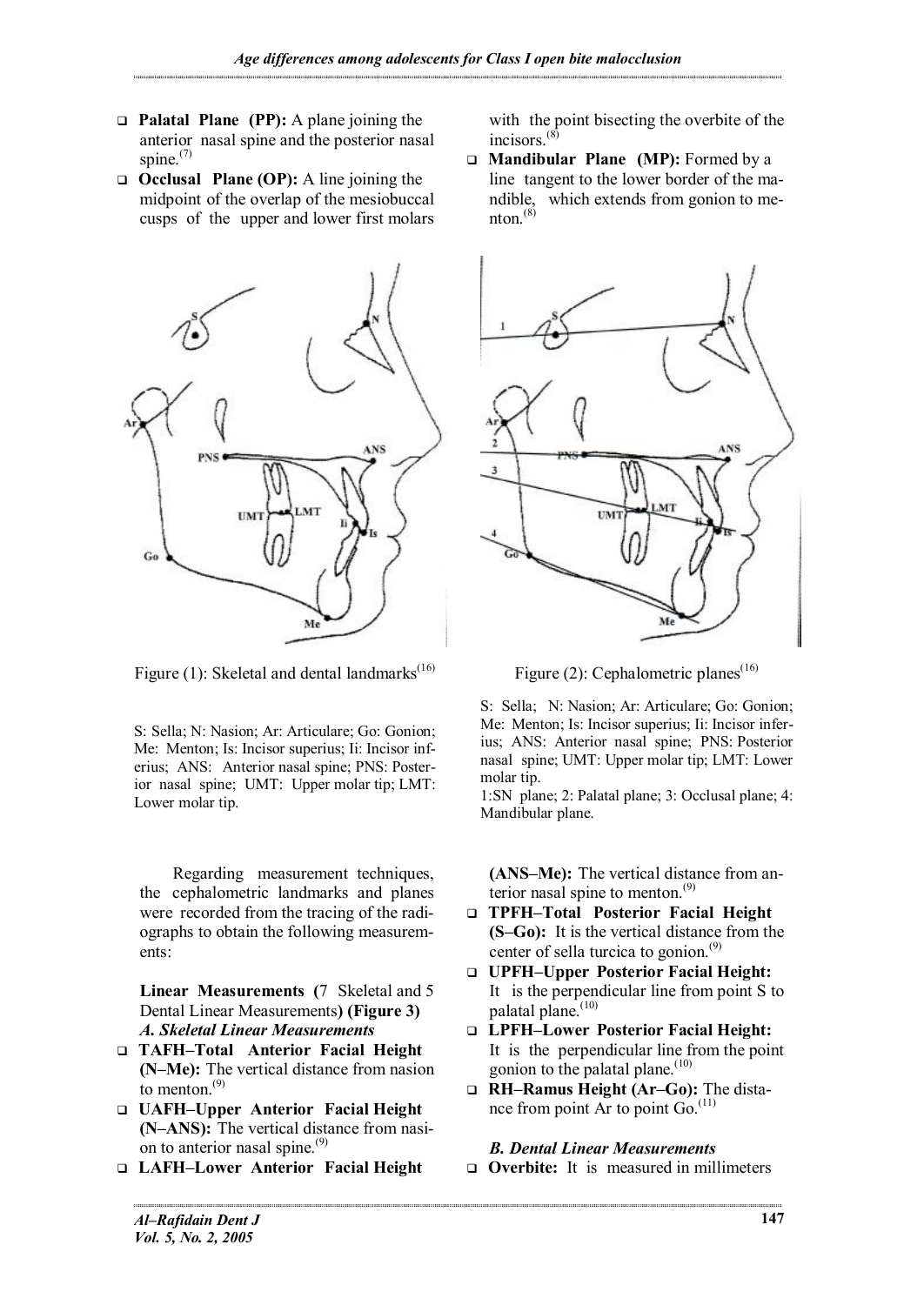as the distance between perpendicular lines projected into the nasion–menton line from the maxillary and mandibular incisal tips.(11) The overbite being smaller than or equal to  $-1$  mm.

- q **UADH (Upper Anterior Dental Height):** The perpendicular distance from upper incisor edge (UIE) projected at a right angle to the palatal plane.<sup>(9)</sup>
- q **UPDH (Upper Posterior Dental Height):** The perpendicular distance from the mesiobuccal cusp of the upper first molar to the palatal plane. $(11)$
- q **LADH (Lower Anterior Dental Height):** The perpendicular distance from mandibular central incisor edge (LIE) projected at a right angle to the mandibular pla $ne^{(9)}$
- q **LPDH (Lower Posterior Dental Height):** The perpendicular distance from the mesiobuccal cusp of the lower first molar

to the mandibular plane.<sup> $(12)$ </sup>

**Ratios (**3 Skeletal and 2 Dental Ratios**):** *A. Skeletal Ratios*

- **TPFH/TAFH:** It is the ratio between the total posterior facial height and total anterior facial height. $(11)$
- **LAFH/TAFH:** It is the ratio between the lower anterior facial height and total anterior facial height. $(3)$
- q **UAFH/TAFH:** It is the ratio between the upper anterior facial height and total anterior facial height.<sup>(13)</sup>

### *B. Dental Ratios*

- q **UPDH/UADH:** It is the ratio between the upper posterior dental height and upper anterior dental height.<sup>(14)</sup>
- q **LPDH/LADH:** It is the ratio between the lower posterior dental height and lower anterior dental height.<sup>(14</sup>)



Figure (3): Skeletal and dental linear measurements<sup> $(16)$ </sup>

S: Sella; N: Nasion; Ar: Articulare; Go: Gonion; Me: Menton; Is: Incisor superius; Ii: Incisor inferius; ANS: Anterior nasal spine; PNS: Posterior nasal spine; UMT: Upper molar tip; LMT: Lower molar tip. 1: Total anterior facial height; 2: Upper anterior facial height; 3: Lower anterior facial height; 4: Total posterior facial height; 5: Upper posterior facial height; 6: Lower posterior facial height; 7: Ramus height; 8: Over bite; 9: Upper anterior dental height; 10: Upper posterior dental height; 11: Lower anterior dental height 12: Lower posterior dental height.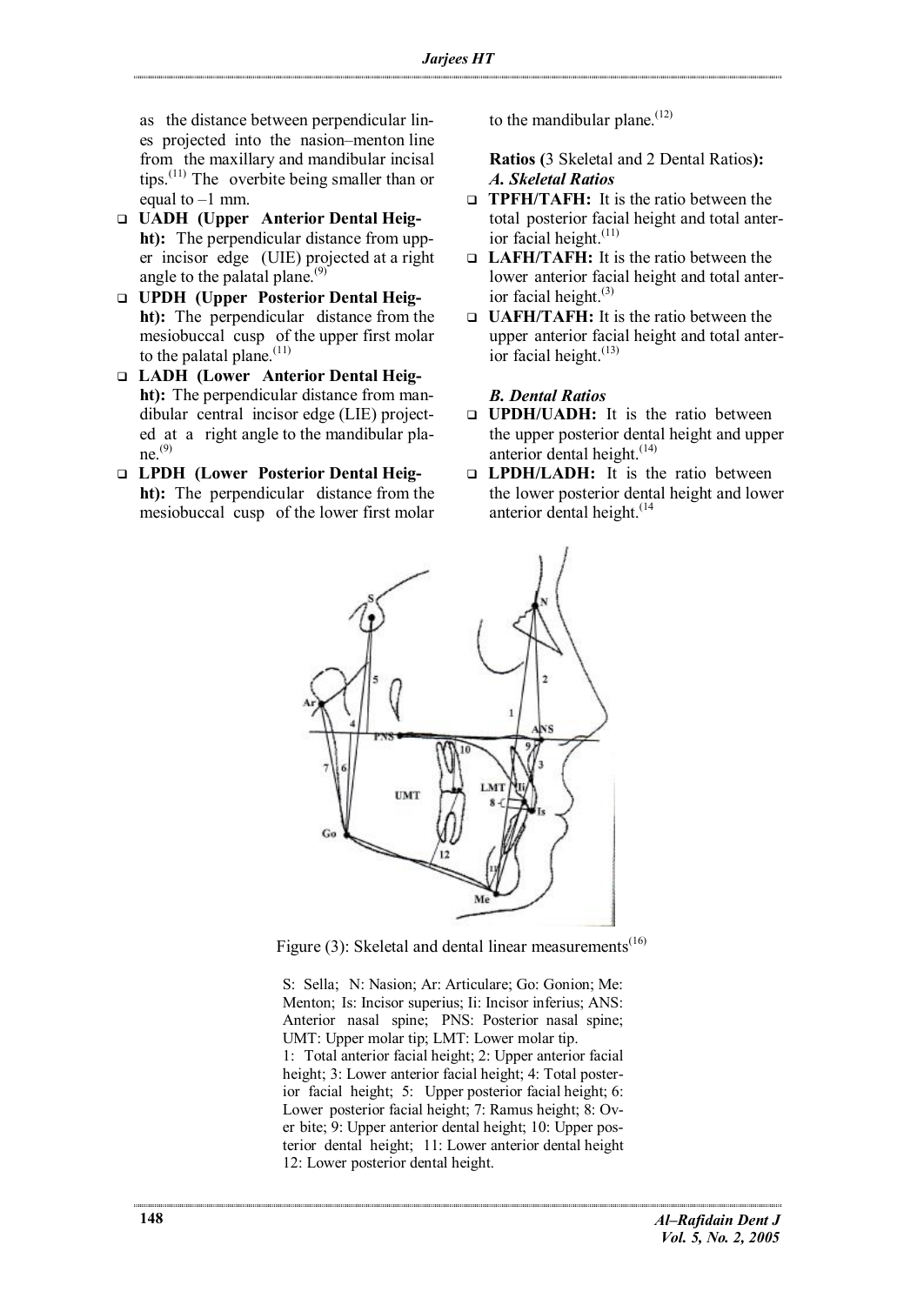**Angular Measurements (**9 Angles**) (Figure 4)**

- q **SN–MP:** It represents the inclination of the mandible to the anterior cranial base.  $(9, 14)$
- q **PP–MP (Palatomandibular Plane Angle):** The angle of inclination of the mandibular to the maxillary base. $(11)$
- q **OP–MP Angle (Mandibular Occlusal Angle):** This angle is formed between occlusal and mandibular planes. $(3)$
- q **SN–PP Angle:** The angle of palatal plane inclination in relation to anterior cranial base. $^{(15)}$
- q **OP–PP Angle:** The angle which is form-

ed by the intersection between occlusal plane and palatal plane. $(16)$ 

- q **Ar.Go.Me (Gonial Angle):** The angle between the posterior border of the ramus (Ar–Go) and lower border of the mandible or mandibular plane  $(Go-Me)$ .<sup> $(9, 15)$ </sup>
- q **S.Ar.Go (Articular Angle):** The angle between the posterior border of ramus and posterolateral cranial base.<sup>(16)</sup>
- q **N.S.Ar (Saddle Angle):** The angle between the anterior and posterior cranial ba $se^{(16)}$
- q **Sum of Posterior Angles (Gonial+ Articular+ Saddle Angles):** The summation of gonial, articular and saddle angles. $(16)$



The sample was divided into two age groups, 12–13 and 14–15 years old. The data were analyzed using Statistical Packa-ge for Social Sciences (SPSS) to obtain minimum, maximum, means and standard deviations of overbite for total sample and both males and females, in addition to the means and standard deviations for the two age groups. Comparison between the two age groups for whole measurements (line-ar, angular and ratios) were determined by using Student's t–test at 5% level of significance.

Figure (4): Angular measurements<sup>(16)</sup>

S: Sella; N: Nasion; Ar: Articulare; Go: Gonion; Me: Menton; Is: Incisor superius; Ii: Incisor inferius; ANS: Anterior nasal spine; PNS: Posterior nasal spine; UMT: Upper molar tip; LMT: Lower molar tip; MP: Mandibular plane; PP: Palatal plane; OP: Occlusal plane. 1:SN–MP; 2: Palatomandibular plane angle; 3: Mandibular occlusal angle; 4: SN–PP; 5: OP–PP; 6: Gonial angle; 7: Articular angle; 8: Saddle angle.

# **RESULTS**

Table (1) presented the minimum, maximum, means and standard deviations of overbite for males, females and total sample.

Table (2) showed means and standard deviations for linear measurements (dental and skeletal) of the males, females and total sample with comparison between two age groups. Males showed significant increase in TPFH with age. Also, males and total sample showed significant increase of UPFH and RH with age. The UADH showed significant increase with age in females subject only.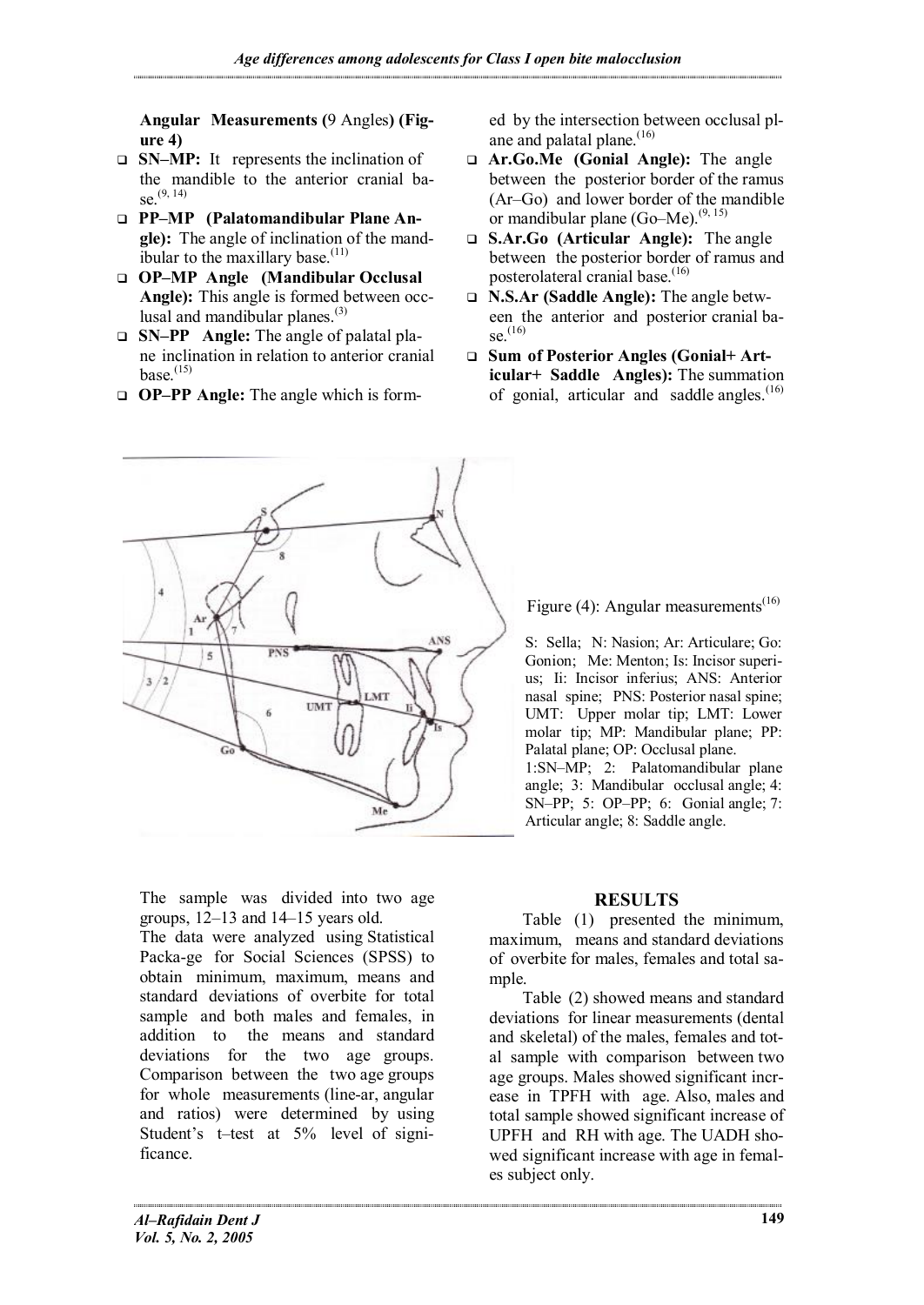| Twore (1), integrity with burntage Geventholds of 04 or 010 metro, females with tour sumple |     |                 |      |              |          |              |     |              |          |
|---------------------------------------------------------------------------------------------|-----|-----------------|------|--------------|----------|--------------|-----|--------------|----------|
| <b>Sex</b>                                                                                  | No. | Minimum Maximum |      | Mean<br>(mm) | $\pm SD$ | Age<br>Group | No. | Mean<br>(mm) | $\pm$ SD |
| Males                                                                                       | 24  | $-1$            | $-5$ | $-2.41$      | 1.28     | $12 - 13$    | 12  | $-2.25$      | 1.339    |
|                                                                                             |     |                 |      |              |          | $14 - 15$    | 12  | $-2.58$      | 1.34     |
| Females                                                                                     | 26  | $-1$            | $-6$ | $-2.30$      | 1.18     | $12 - 13$    | 12  | $-241$       | 1 379    |
|                                                                                             |     |                 |      |              |          | $14 - 15$    | 14  | $-2.21$      | 1.032    |
| Total                                                                                       | 50  | $-1$            | $-6$ | $-2.36$      | 1.78     | $12 - 13$    | 24  | $-233$       | 1.33     |
|                                                                                             |     |                 |      |              |          | $14 - 15$    | 26  | $-2.38$      | 2.14     |

Table (1): Means and standard deviations of overbite for males, females and total sample

SD: Standard deviation.

Table (2): Means and standard deviations for linear measurements (dental and skeletal) of the males, females and total sample with comparison between two age groups

|                 | <b>Sex</b>     | $12-13$ Years |          | 14-15 Years |          |         |            |
|-----------------|----------------|---------------|----------|-------------|----------|---------|------------|
| Variable        |                | Mean          |          | Mean        |          | t-value | $p$ -value |
|                 |                | (mm)          | $\pm$ SD | (mm)        | $\pm$ SD |         |            |
|                 | <b>Males</b>   | 128.50        | 8.86     | 132.37      | 7.83     | $-1.13$ | 0.26       |
| <b>TAFH</b>     | <b>Females</b> | 126.66        | 6.77     | 128.00      | 7.21     | $-0.48$ | 0.63       |
|                 | <b>Total</b>   | 127.58        | 7.76     | 130.01      | 7.68     | $-1.11$ | 0.27       |
|                 | <b>Males</b>   | 55.70         | 5.97     | 56.83       | 2.79     | $-0.59$ | 0.56       |
| <b>UAFH</b>     | <b>Females</b> | 56.12         | 3.37     | 55.53       | 3.83     | 0.41    | 0.68       |
|                 | <b>Total</b>   | 55.91         | 4.75     | 56.13       | 3.39     | $-0.18$ | 0.85       |
|                 | <b>Males</b>   | 74.87         | 5.24     | 77.12       | 7.04     | $-0.89$ | 0.38       |
| <b>LAFH</b>     | <b>Females</b> | 72.62         | 4.47     | 74.39       | 4.87     | $-0.95$ | 0.34       |
|                 | <b>Total</b>   | 73.75         | 4.90     | 75.65       | 5.98     | $-1.22$ | 0.22       |
|                 | <b>Males</b>   | 79.91         | 4.89     | 84.33       | 5.24     | $-2.13$ | $0.04*$    |
| <b>TPFH</b>     | <b>Females</b> | 79.91         | 5.16     | 80.50       | 3.66     | $-0.33$ | 0.74       |
|                 | <b>Total</b>   | 79.91         | 4.92     | 82.26       | 4.78     | $-1.71$ | 0.09       |
|                 | <b>Males</b>   | 44.50         | 3.50     | 48.75       | 4.27     | $-2.66$ | $0.01*$    |
| <b>UPFH</b>     | <b>Females</b> | 45.37         | 3.28     | 45.89       | 1.86     | $-0.50$ | 0.61       |
|                 | <b>Total</b>   | 44.93         | 3.35     | 47.21       | 3.45     | $-2.35$ | $0.02*$    |
|                 | <b>Males</b>   | 34.25         | 2.65     | 34.62       | 3.49     | $-0.29$ | 0.77       |
| <b>LPFH</b>     | <b>Females</b> | 33.70         | 4.78     | 33.85       | 3.16     | $-0.09$ | 0.92       |
|                 | <b>Total</b>   | 33.97         | 3.79     | 34.21       | 3.27     | $-0.23$ | 0.81       |
|                 | <b>Males</b>   | 45.70         | 3.03     | 49.50       | 3.92     | $-2.65$ | $0.01*$    |
| <b>RH</b>       | <b>Females</b> | 46.16         | 4.17     | 47.53       | 4.80     | $-0.76$ | 0.45       |
|                 | <b>Total</b>   | 45.93         | 3.56     | 48.44       | 4.44     | $-2.18$ | $0.03*$    |
|                 | <b>Males</b>   | 30.83         | 3.94     | 30.87       | 3.45     | $-0.02$ | 0.97       |
| PP <sub>1</sub> | <b>Females</b> | 27.62         | 3.01     | 30.03       | 2.87     | $-2.08$ | $0.04*$    |
|                 | <b>Total</b>   | 29.22         | 3.80     | 30.42       | 3.11     | $-1.21$ | 0.22       |
|                 | <b>Males</b>   | 24.33         | 3.17     | 25.58       | 3.06     | $-0.98$ | 0.33       |
| PP <sub>6</sub> | <b>Females</b> | 24.00         | 2.55     | 24.35       | 2.82     | $-0.33$ | 0.74       |
|                 | <b>Total</b>   | 24.16         | 2.82     | 24.92       | 2.94     | $-0.92$ | 0.36       |
|                 | <b>Males</b>   | 44.58         | 3.26     | 46.16       | 4.35     | $-1.01$ | 0.32       |
| MP1             | <b>Females</b> | 43.25         | 1.60     | 43.10       | 2.22     | 0.18    | 0.85       |
|                 | <b>Total</b>   | 43.91         | 2.60     | 44.51       | 3.64     | $-0.66$ | 0.50       |
|                 | <b>Males</b>   | 34.29         | 2.81     | 35.75       | 2.88     | $-1.25$ | 0.22       |
| MP <sub>6</sub> | <b>Females</b> | 32.58         | 1.89     | 33.71       | 2.16     | $-1.40$ | 0.17       |
|                 | <b>Total</b>   | 33.43         | 2.50     | 34.65       | 2.67     | $-1.65$ | 0.10       |

TAFH: Total anterior facial height; UAFH: Upper anterior facial height; LAFH: Lower anterior facial height; TPFH: Total posterior facial height; UPFH: Upper posterior facial height; LPFH: Lower posterior facial height; RH: Ramus height; PP: Palatal plane; MP: Mandibular plane; SD: Standard deviation; \* Significant difference ( $p \le 0.05$ ). Males  $[n= 12 (12-13); n= 12 (14-15)]$ ; Females  $[n= 12 (12-13); n= 14 (14-15)]$ ; Total  $[n=$ 24 (12–13); n= 26 (14–15)].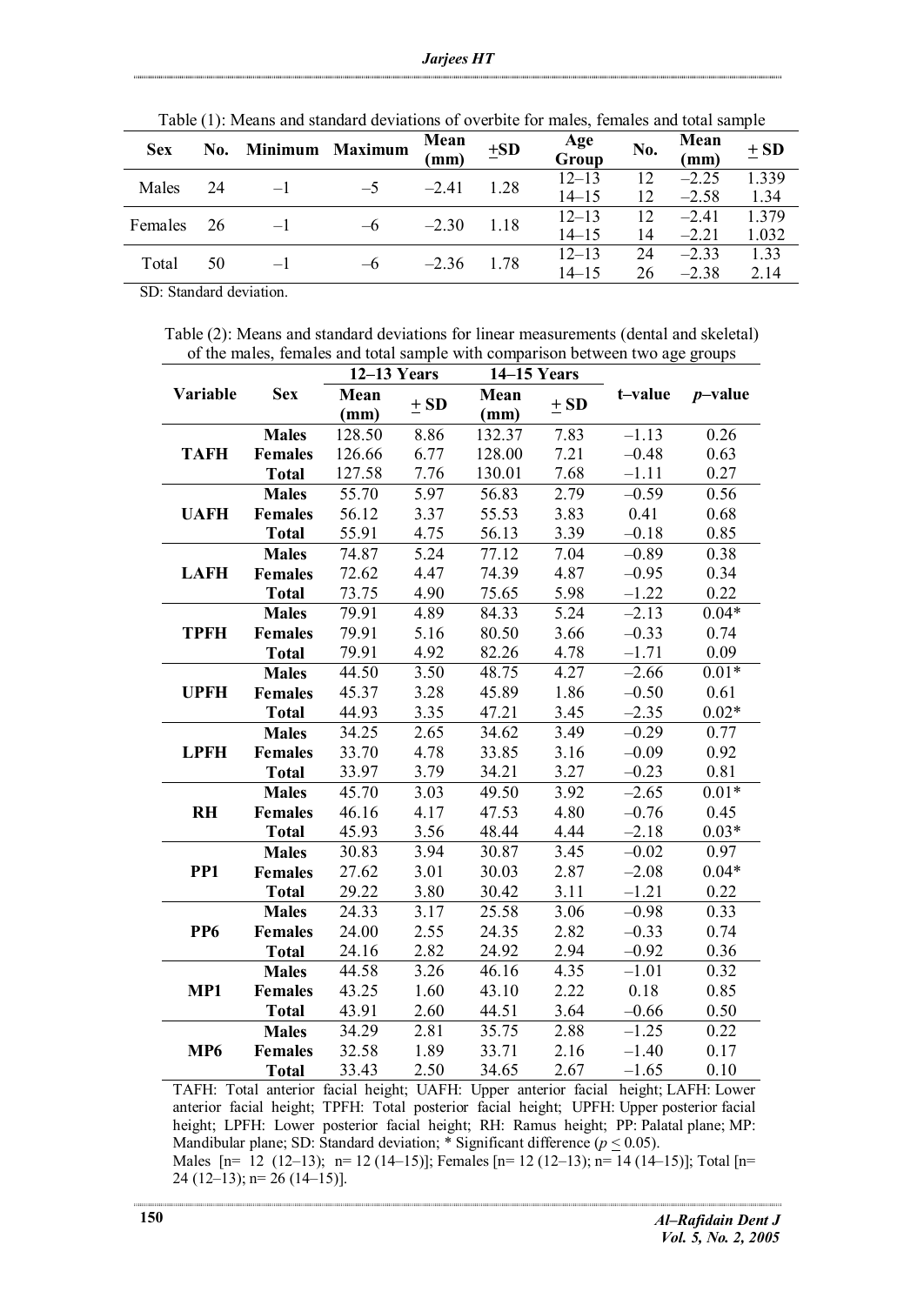Table (3) indicated means and standard deviations for ratios of the males, females and total sample with comparison between two age groups. The UPDH/UADH ratio decreased significantly with age in females.

rd deviations for angular measurements of the males, females and total sample with comparison between two age groups. Females showed significant increase of OP–PP angle with age, while males showed a slight decrease of SN–PP with increasing age.

Table (4) revealed means and standa-

| Table (3): Means and standard deviations for ratios of the males, females and total sample |
|--------------------------------------------------------------------------------------------|
| with comparison between two age groups                                                     |

| <b>Variable</b>            | <b>Sex</b>     | $12-13$ Years |                       | 14-15 Years |                       |         |            |
|----------------------------|----------------|---------------|-----------------------|-------------|-----------------------|---------|------------|
|                            |                | Mean          | $\pm SD$              | Mean        | $\pm$ SD              | t-value | $p$ -value |
| TPFH/                      | <b>Males</b>   | 0.6226        | $3.23\times10^{-2}$   | 0.6373      | $3.70\times10^{-2}$   | $-1.03$ | 0.31       |
| <b>TAFH</b>                | <b>Females</b> | 0.6308        | $2.81\times10^{-2}$   | 0.6304      | $4.77\times10^{-2}$   | 0.03    | 0.97       |
|                            | <b>Total</b>   | 0.6267        | $2.99\times10^{-2}$   | 0.6336      | $4.24 \times 10^{-2}$ | $-0.65$ | 0.51       |
| LAFH/<br><b>TAFH</b>       | <b>Males</b>   | 0.5826        | $1.85\times10^{-2}$   | 0.5813      | $2.30 \times 10^{-2}$ | 0.14    | 0.88       |
|                            | <b>Females</b> | 0.5731        | $1.79\times10^{-2}$   | 0.5809      | $1.88\times10^{-2}$   | $-1.07$ | 0.29       |
|                            | <b>Total</b>   | 0.5778        | $1.84\times10^{-2}$   | 0.5811      | $2.04\times10^{-2}$   | $-0.58$ | 0.56       |
| <b>UAFH/</b>               | <b>Males</b>   | 0.4323        | $2.22\times10^{-2}$   | 0.4296      | $2.05 \times 10^{-2}$ | 0.31    | 0.75       |
| <b>TAFH</b>                | <b>Females</b> | 0.4428        | $1.50\times10^{-2}$   | 0.4334      | $1.53\times10^{-2}$   | 0.55    | 0.13       |
|                            | <b>Total</b>   | 0.4375        | $1.93\times10^{-2}$   | 0.4317      | $1.76 \times 10^{-2}$ | 1.12    | 0.26       |
| UPDH/                      | <b>Males</b>   | 0.7923        | $8.20\times10^{-2}$   | 0.8286      | $5.26 \times 10^{-2}$ | $-1.29$ | 0.21       |
| <b>UADH</b>                | <b>Females</b> | 0.8733        | 0.102                 | 0.8097      | $4.10\times10^{-2}$   | 2.13    | $0.04*$    |
|                            | <b>Total</b>   | 0.8328        | $9.99\times10^{-2}$   | 0.8184      | $4.67\times10^{-2}$   | 0.65    | 0.51       |
| $L$ PDH $/$<br><b>LADH</b> | <b>Males</b>   | 0.7698        | $5.26 \times 10^{-2}$ | 0.7759      | $4.79\times10^{-2}$   | $-0.29$ | 0.77       |
|                            | <b>Females</b> | 0.7534        | $4.53\times10^{-2}$   | 0.7821      | $4.26 \times 10^{-2}$ | $-1.66$ | 0.10       |
|                            | <b>Total</b>   | 0.7616        | $4.87\times10^{-2}$   | 0.7793      | $4.43\times10^{-2}$   | $-1.34$ | 0.18       |

TAFH: Total anterior facial height; UAFH: Upper anterior facial height; LAFH: Lower anterior facial height; TPFH: Total posterior facial height; UPDH: Upper posterior dental height; UADH: Upper anterior dental height; LPDH: Lower posterior dental height; LADH: Lower anterior dental height; SD: Standard deviation; \* Significant difference ( $p \le 0.05$ ).

Males  $[n= 12 (12-13); n= 12 (14-15)]$ ; Females  $[n= 12 (12-13); n= 14 (14-15)]$ ; Total  $[n= 24 (12-13)]$ 13);  $n= 26$  (14-15)].

## **DISCUSSION**

### **Linear Parameters**

Regarding skeletal relationships, age difference inside linear skeletal measurements was not significant except at male inside TPFH which coincided with Cangialo $si^{(15)}$  and at male and total sample inside UPFH and RH. This expressed that TPFH, UPFH and RH were more prone to be affected by growth (increased with age) and this coincided with Richardson<sup> $(17)$ </sup> for RH but not coincided with his results for TAFH and LAFH in which he showed that these measurements were significantly increase with age in total sample. Also, these findings were not similar with Karlsen $<sup>(10)</sup>$ </sup> concerning LAFH (increase with age). However, the results were in agreement with Nanda<sup>(18)</sup> who showed that TPFH and RH were significantly increased with age in males but it was in contract with his results concerning TAFH and LAFH in males.

For dental relationships, dentoalveolar height was not increased significantly between two age groups except UADH in females which came in agreement with Richardson<sup> $(19)$ </sup> in which the lack of vertical development in dentoalveolar height was cancelled by increasing height of the maxillary and mandibular basal areas as age advances.

## **Ratios**

The UPDH/UADH ratio was decreased significantly with age in females group only which indicated that all other ratios were not affected significantly with age for both sexes and total sample. These findings agreed with Cangialosi.<sup>(15)</sup>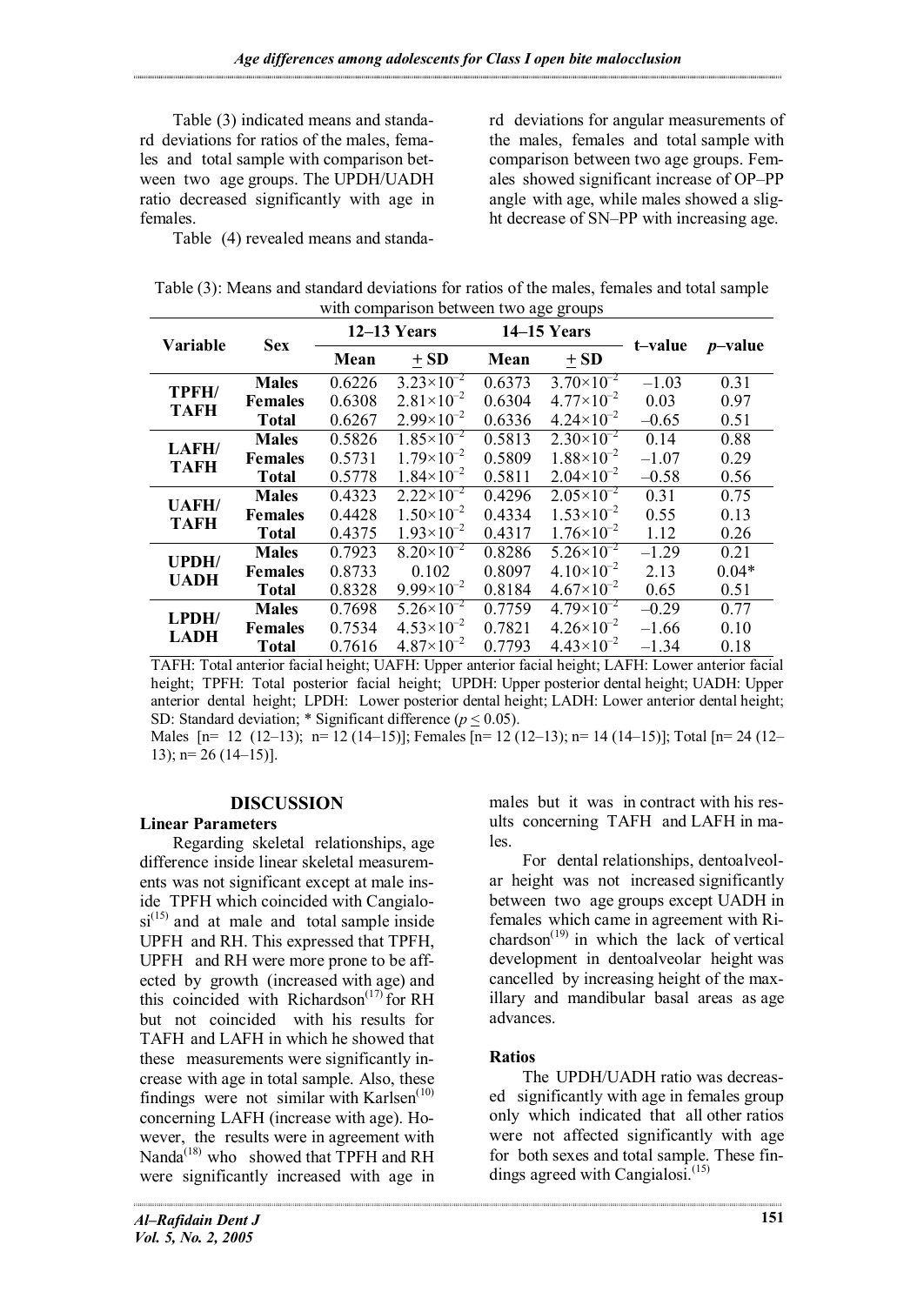|                     | <b>Sex</b>     | $12-13$ Years |                   | 14-15 Years |          |         |            |
|---------------------|----------------|---------------|-------------------|-------------|----------|---------|------------|
| <b>Variable</b>     |                | Mean $(°)$    | $\pm$ SD          | Mean $(°)$  | $\pm$ SD | t-value | $p$ -value |
|                     | <b>Males</b>   | 39.91         | 4.83              | 37.75       | 4.98     | 1.08    | 0.29       |
| <b>SN-MP</b>        | <b>Females</b> | 37.50         | 4.46              | 38.64       | 6.07     | $-0.54$ | 0.59       |
|                     | <b>Total</b>   | 38.70         | 4.71              | 38.23       | 5.47     | 0.32    | 0.74       |
|                     | <b>Males</b>   | 31.08         | 3.91              | 31.04       | 4.43     | 0.02    | 0.98       |
| <b>PP-MP</b>        | <b>Females</b> | 28.75         | 4.57              | 30.32       | 4.19     | $-0.91$ | 0.37       |
|                     | <b>Total</b>   | 29.91         | 4.32              | 30.65       | 4.23     | $-0.60$ | 0.54       |
|                     | <b>Males</b>   | 19.83         | 3.82              | 21.25       | 3.74     | $-0.91$ | 0.36       |
| <b>OP-MP</b>        | <b>Females</b> | 21.66         | 4.31              | 20.14       | 4.04     | 0.92    | 0.36       |
|                     | <b>Total</b>   | 20.75         | 4.09              | 20.65       | 3.87     | 0.08    | 0.93       |
|                     | <b>Males</b>   | 8.91          | 2.92              | 6.58        | 3.14     | 1.88    | 0.07       |
| $SN-PP$             | <b>Females</b> | 8.75          | 3.01              | 8.35        | 3.31     | 0.31    | 0.75       |
|                     | <b>Total</b>   | 8.83          | 2.90              | 7.53        | 3.29     | 1.46    | 0.14       |
|                     | <b>Males</b>   | 11.20         | 4.33              | 9.83        | 1.58     | 1.03    | 0.31       |
| OP-PP               | <b>Females</b> | 7.00          | 2.37              | 10.21       | 1.79     | $-3.92$ | $0.001*$   |
|                     | <b>Total</b>   | 9.10          | 4.03              | 10.03       | 1.67     | $-1.08$ | 0.28       |
|                     | <b>Males</b>   | 132.62        | $\overline{5.25}$ | 130.29      | 6.09     | 1.00    | 0.32       |
| <b>Go Angle</b>     | <b>Females</b> | 128.54        | 3.99              | 127.32      | 7.26     | 0.51    | 0.60       |
|                     | <b>Total</b>   | 130.58        | 5.01              | 128.69      | 6.78     | 1.11    | 0.27       |
|                     | <b>Males</b>   | 143.12        | 10.37             | 145.66      | 7.61     | $-0.68$ | 0.50       |
| Ar Angle            | <b>Females</b> | 145.62        | 8.33              | 149.28      | 8.42     | $-1.11$ | 0.27       |
|                     | <b>Total</b>   | 144.37        | 9.29              | 147.61      | 8.11     | $-1.31$ | 0.19       |
|                     | <b>Males</b>   | 125.00        | 6.23              | 122.91      | 5.10     | 0.89    | 0.38       |
| <b>Saddle Angle</b> | <b>Females</b> | 123.83        | 7.48              | 122.42      | 7.04     | 0.49    | 0.62       |
|                     | <b>Total</b>   | 124.41        | 6.76              | 122.65      | 6.10     | 0.96    | 0.33       |
| Gonial+Articular    | <b>Males</b>   | 400.75        | 4.37              | 398.87      | 5.13     | 0.96    | 0.34       |
|                     | <b>Females</b> | 398.00        | 4.55              | 399.03      | 6.55     | $-0.46$ | 0.65       |
| +Saddle Angles      | <b>Total</b>   | 399.37        | 4.58              | 398.96      | 5.82     | 0.27    | 0.78       |

Table (4): Means and standard deviations for angular measurements of the males, females and total sample with comparison between two age groups

S: Sella; N: Nasion; MP: Mandibular plane; PP: Palatal plane; OP: Occlusal plane; Go: Gonion; Ar: Articulare; SD: Standard deviation; \* Significant difference (*p* < 0.05).

Males  $[n= 12 (12-13); n= 12 (14-15)]$ ; Females  $[n= 12 (12-13); n= 14 (14-15)]$ ; Total  $[n= 24 (12-13);$ n= 26 (14–15)].

### **Angular Parameters**

The OP–PP angle significantly increased with age in females due to the change of inclination of occlusal plane with increasing age. The SN–MP and PP–MP angles increased with age in females and decreased in males but not in a significant degree. The SN–PP decreased with age for both sexes.

These results were in accordance with other studies.(20–22) The Go angle on the other hand showed no significant difference between two age groups of both sexes although there were slight decrease with age which came in agreement with those of other studies<sup>(15, 20, 21, 23)</sup> due to the compensation of slight increase of RH with age. The saddle angle also slightly decreased with

age. These results agreed with the findings of other studies.<sup> $(21, 24, 25)$ </sup>

### **CONCLUSION**

Differences between the mean values of dentoskeletal measurements for corresponding two age groups were noticed. There was significant difference in TPFH, UPFH and RH between two age groups in males but not females, with greater values for the second age than that of the first age group as they show with age. Females showed increase of UADH and decrease the ratio between UPDH/UADH with increasing age. There was a significant increase of the OP–PP angle in females, while males showed a slight decrease of the SN–PP angle with increasing age.